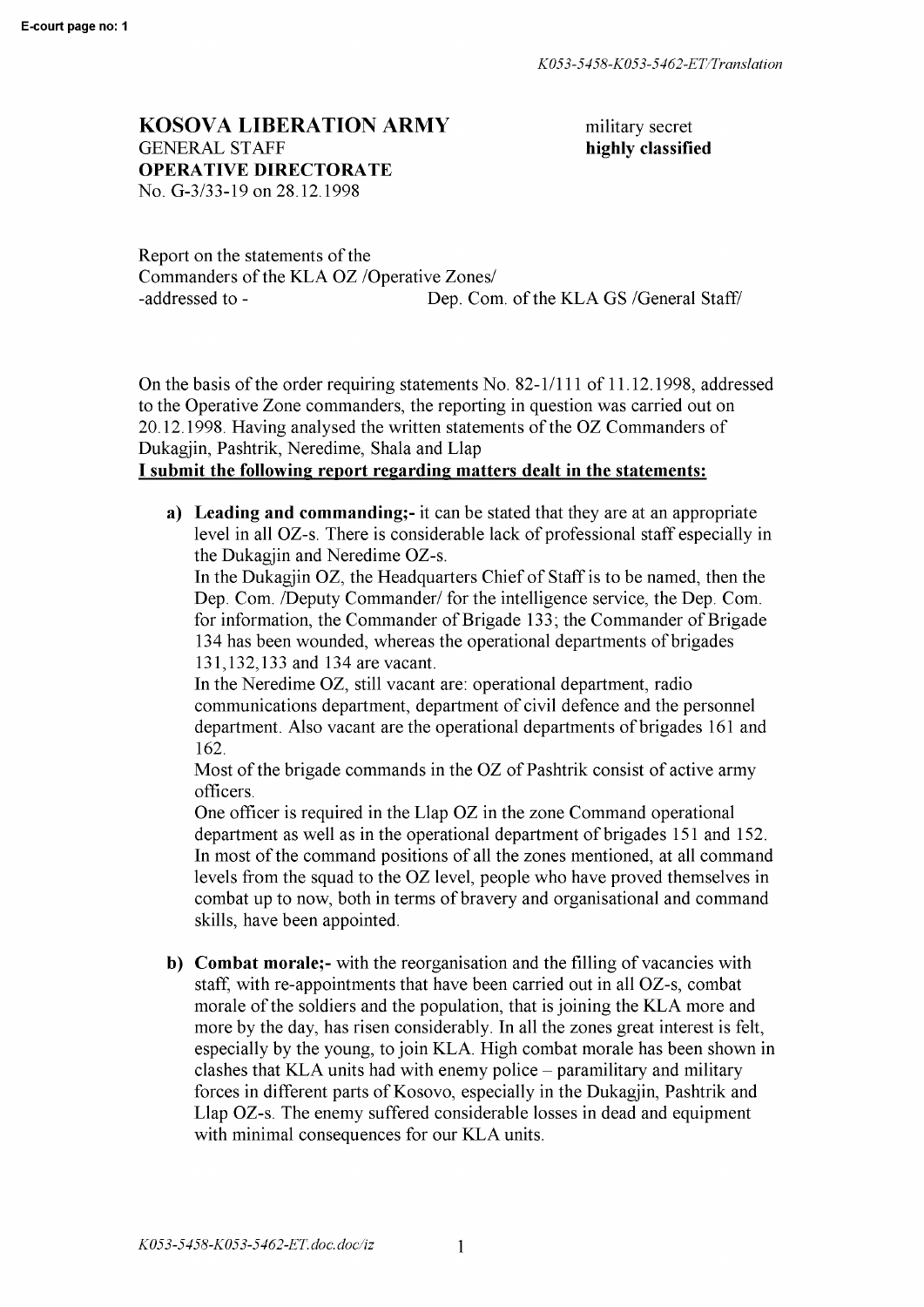- **c) Training;-** more work should be done with new soldiers that joined the KLA in all OZ-s in the following segments:
	- $\mathbf{L}^{\text{max}}$ knowledge of the collective armament,
	- knowledge of the tactical actions,
	- military rules in general.  $\mathbf{r}$

Soldiers that have been in the KLA earlier and have participated up till now in clashes with the enemy, possess appropriate knowledge regarding the handling of the personal and collective arms, as well as tactical actions and military rules in general.

It remains a primary duty of all the OZ-s commands to train the new soldiers engaged in the KLA units.

OZ Commanders should do more in training officers commanding with the basic tactical units and higher levels, taking into consideration the above mentioned commands' training for leading tactical activities in combat in different situations; manoeuvring, firing, in organising firing against armoured vehicles, as well as other actions.

**d) Mobilisation and matters of personnel;-** mobilisation in all OZ-s has been carried out on voluntary bases, which will continue also in the future. Up till now there the level of mobilisation has been high. The demands of the young to mobilise in the KLA could not be met for objective reasons, such as, for example, lack of armament, clothing and shelter.

Sheltering difficulties ofKLA units are considerable especially in the Dukagjin OZ due to the destruction that suffered that area during the enemy offensives. Special importance was given to the recruitment of the young by the Dukagjin OZ, which has four recruitment centres, where all the criteria determined by the KLA provisional rules are observed, in order to avoid negative consequences of euphoric mobilisation that took place in this zone up to the enemy offensive that resulted with the desertion of a good number of people under arms, and in many cases in a total dismemberment of some units. The Llap OZ is distinguished from other OZ-s for organising both territorial and civil defence. Other zones are working in the organisation of TD /Territorial Defence/and the formation of Civil Headquarters.

- **e) Logistics-** the supply with military technology is carried out at OZ level and sometimes at brigade level. Also the supply with goods has mainly been done at OZ level, at brigade and lower levels of command respectively. The supply with military means and goods for appropriate units depends on the skill of certain levels of command and the financial situation of the population. From written reports of OZ Commanders the following general conclusion can be reached:
	- lack of sophisticated arms is felt in all OZ-s, especially of those used  $\blacksquare$ against armoured vehicles.
	- There is lack of ammunition (OZ-s of Pashtrik, Neredime and Shala, less than one k/1 /extension unknown/) for all collective and personal arms of the KLA units,
	- More difficulties in supplies with goods occur in the Dukagjin OZ (shelter especially) and partly in Pashtrik and Shala OZ-s.
	- There is considerable lack of clothing and personal armaments for new  $\frac{1}{2}$ conscripts who have enlisted voluntarily in all OZ-s.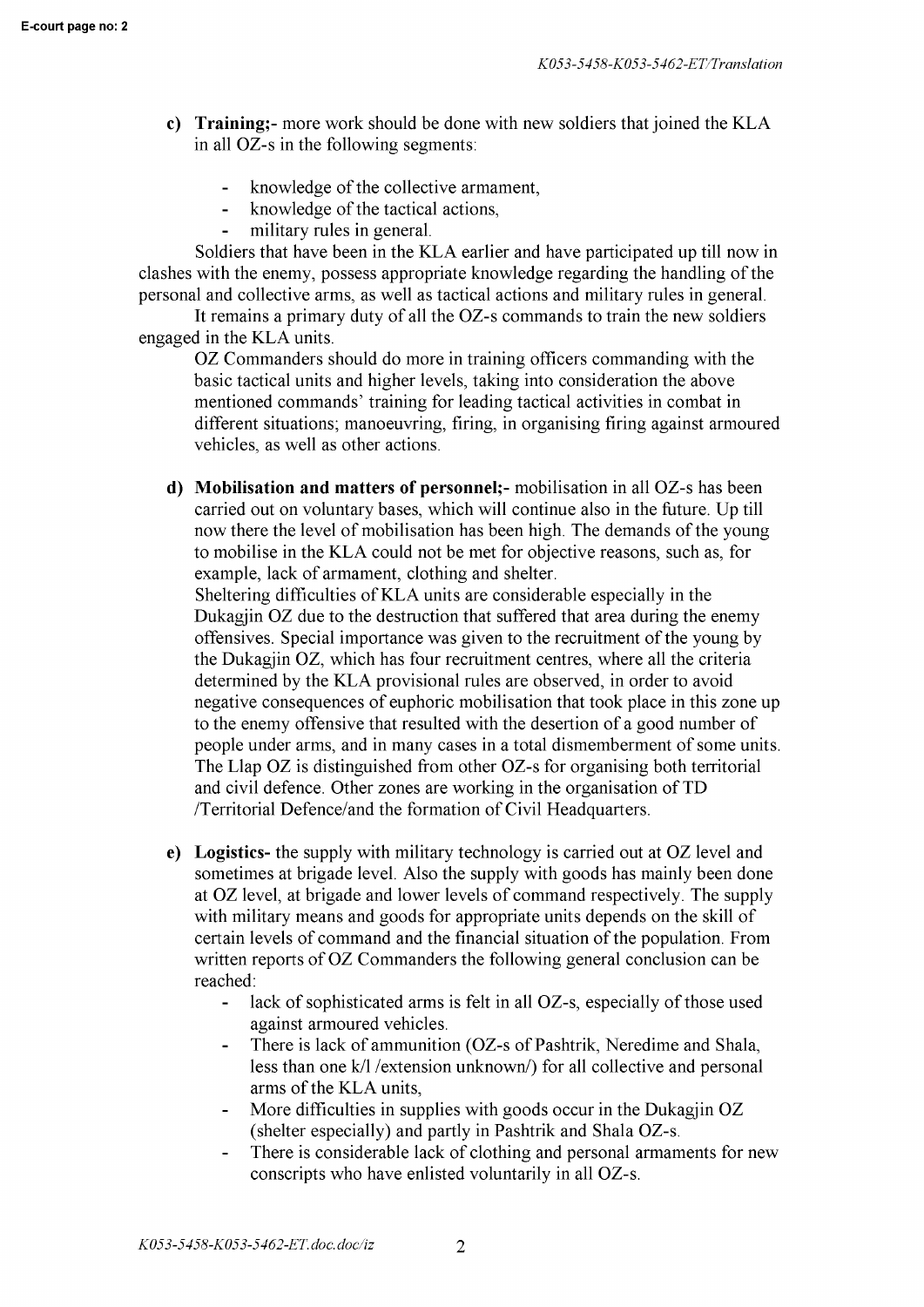- The level in the sphere of health is appropriate except that lack of adequate facilities is felt in the Dukagjin OZ.
- **f) Defence and safety;-** can be said to be at an appropriate level except in the Neredime OZ, where there is no organisation of defence and safety in Brigade 162, which still has not been positioned in the defending line. Guard posts have been determined at all key points where the KLA units are active, scout units are engaged in reconnaissance for greater safety. Special units and military police provide special help by successfully facing the enemy's special war and its collaborators.

There is great lack of communication lines that would make possible more efficient communication between all KLA units in all OZ-s thus increasing the efficiency for the defence and safety.

## **g) Combat situation;-**

- **enemy forces**  increased concentration of enemy forces is noticed in the border area, both in border watchtowers and in the villages of the border zone up to five kilometres in depth in an air line distance from the border. There is increased concentration in all military barracks in towns. Primary roads in the whole of the Kosovo territory are controlled by military police-paramilitary forces and there are patrols and escorts of international observers in secondary roads as well. Following UN Security Council Resolution 1199, enemy forces have withdrawn from some dominant points (for example Sukat in the Dukagjin **OZ),** and some of them have not been placed under the control of our forces. In clashes that our units had with enemy forces, low combat morale and readiness was noticed among the enemy forces.
- **our forces-** the number of soldiers and the armament are not constant, they vary depending on the arrival of military means. The increase of the number of soldiers is noticeable especially in the Dukagjin OZ. Following the enemy offensive, the repositioning of forces has been carried out in all OZ-s and we can freely say that the territory controlled by our units is now of a greater percentage than prior to the enemy offensive. Special approach was carried out in organising the KLA units in towns and those parts that are not under the control of KLA regular units. The subordination line from the highest level of command, GS, and down to the squad is at an appropriate level.
- **Co-operation and co-ordination between zones, especially neighbouring zones with civilian structures** – an increasing cooperation is noticed especially between neighbouring zones. We distinguish the cooperation between Llap and Shala OZ-s, then Pashtrik and Dukagjin OZ-s at a time when the Dukagjin OZ was at an unenviable position. It is worth pointing out the contribution that "Toni" and "Mici" gave in the organisation and the sending of people and means to the Dukagjin OZ. An example of cooperation between the Dukagjin and Drenica OZ-s is the dispatch of two companies from the Drenica OZ to the Dukagjin OZ that served with honour and helped in overcoming the situation following the offensive.
- Cooperation with civilian structures is good and increasing all the time.